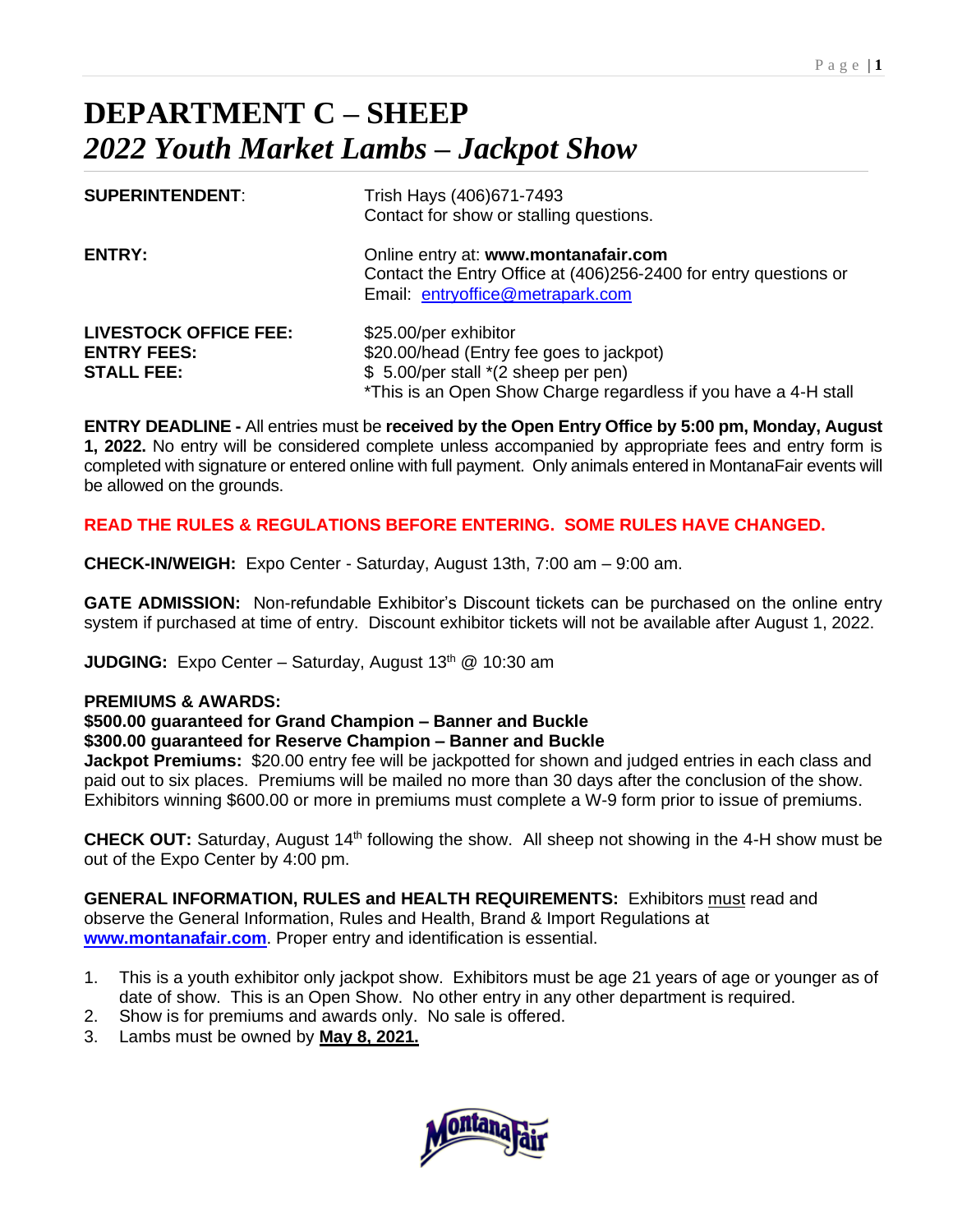## **4. Exhibitor must be owner**.

- 5. Each animal must be identified by an ear tag, which must be listed on the entry form.
- 6. This show is open to wether or ewe lambs.
- 7. Wethers having one (1) or both testicles contained in the body cavity are ineligible to show.
- 8. Lambs must have all lamb's teeth intact.
- 9. All lambs must be completely slick shorn.
- 10. Each lamb is allowed only one (1) trip through the scale. The weigh committee will have full authority to operate the scale. No re-weighs. No weigh slips accepted.
- 11. Lambs must be identified with an ear tag listed on the entry form.
- 12. The lambs will be weighed bare and dry. Lambs will be classed by weight only. No breed classes will be offered.
- 13. The show management and judge will determine the number of lambs per class.
- 14. The judge will determine the number of lambs to compete in the championship class.
- 15. Lambs must be shown without coat compounds, including oils, paints, powders and/or other dressings.
- 16. Sheep are not allowed to run loose in the barn.
- 17. If exhibitor uses a stall for any purpose, permission must be obtained from the Superintendent. A NON-REFUNDABLE fee of \$5.00 per stall must be paid and exhibitor must clean stall before being released.
- 18. Management reserves the right to interpret the rules as they see fit. Their decision is final.
- 19. Each exhibitor is responsible for any loss, injury theft or damage that may result to him, his officers, agents, employees, equipment or animals.
- 20. Any exhibitor not following these rules and regulations may be subject to disqualification.

## **Class C-1-101 Open Market Lamb GRAND CHAMPION & RESERVE CHAMPION MARKET LAMB**

**NOTE:** *Exhibitors must wear correct number assigned by the Open Entry Animal to animal being judged in class on belt or back. Wearing the wrong number or number will mean disqualification in class. Make a last check at end gate before entering arena.* 

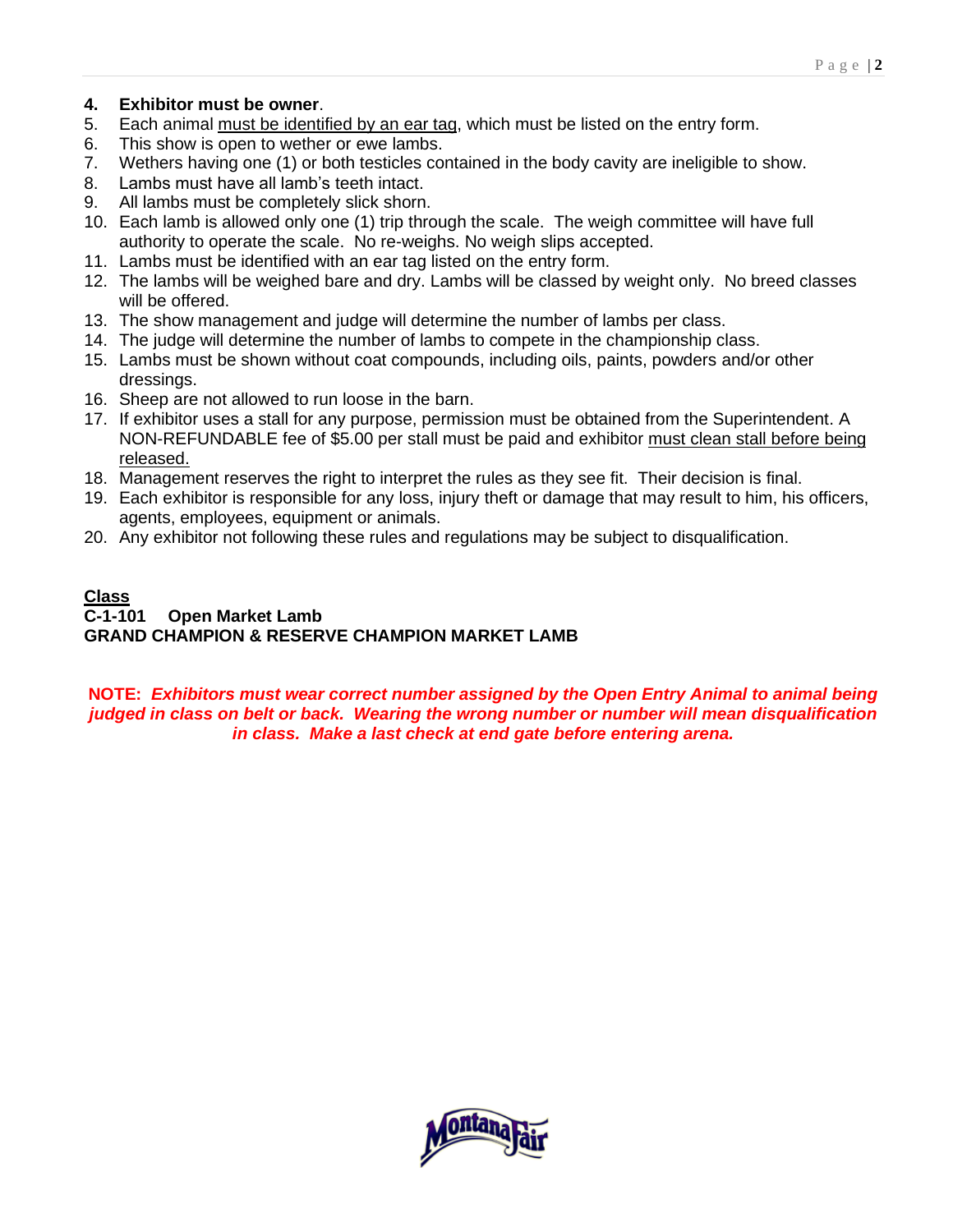# **2022 MONTANAFAIR GENERAL INFORMATION/RULES & REGULATIONS**

**THE PRESS**: Please contact our Marketing Department at 256-2400 for information and credentials.

**MAIL FACILITIES:** Exhibitors and others may have their mail addressed in care of MontanaFair, PO Box 2514, Billings, MT 59103 or MontanaFair, 308 6th Avenue N, Billings, MT 59101. Postage due or COD deliveries will not be accepted.

**EMERGENCY MESSAGES:** Emergency messages for exhibitors should be directed to the MontanaFair Entry Office at (406)256-2400 or the Yellowstone County Sheriff at (406)256-2441.

**ADVERTISING**: Under no circumstances will any person or firm be allowed to place any advertising matter upon buildings, fences, trees or any place on the grounds, nor will it be permitted to distribute any advertising or sell articles outside the space assigned. No political advertising, petition solicitors, subscription or sheet writers.

**INTERPRETATIONS & LIABILITY**: MontanaFair Management reserves the right to interpret all rules and regulations and to arbitrarily settle and determine all matters, questions and differences in regard thereto, arising out of and not covered by them.

 Any person who violates any of the rules as published on the MontanaFair website www.montanafair.com will forfeit all privileges and premiums and may be subject to such penalty as ordered by MontanaFair management. Submission of written or online entry serves as agreement from exhibitor to comply with this statement.

In the event of General and Department Special Rules, the Department Special Rules will govern.

 MontanaFair, MetraPark and Yellowstone County, MT, their employees, agents or board members thereof will assume no liability for injury, damage, loss, death or theft, sustained by person, property or livestock of any exhibitor, exhibitor's family or employees, concessionaire or spectator. Every animal and article upon the grounds shall be under the control of MontanaFair management.

 Management will put forth every effort to ensure the safety of articles after their arrival, but in no case will it be responsible for loss, theft, damages, livestock injury or death which may occur while in transit or during the time of exhibition.

**DOGS**: No dogs, except certified service dogs and dogs entered into competition will be allowed in any exhibit building, arenas or on the carnival midway. All dogs on the grounds must have proof of current vaccinations and health requirements as per Yellowstone County. All dogs must be on a leash at all times. Dogs, small and large animals shall not be left in vehicles or trailers or be unattended in the any parking lot or other area of the MontanaFair grounds. Unleashed dogs or dogs left unattended will be reported to the Yellowstone County Animal Control Department.

**SERVICE VEHICLES**: The use of private motorized service vehicles (golf carts, all-terrain vehicles, etc.), **ARE NOT ALLOWED** on MontanaFair grounds.

**DEPARTMENT SUPERINTENDENTS:** Each Superintendent will have charge of the department assigned and listed on the departmental information materials. The Superintendent will have charge of the building display spaces, stalls and equipment within the department. Rearrangement of stalls and spaces will be done only with supervision and as agreed by the Superintendent.

# **ENTRY INFORMATION**

# **ALL DEPARTMENTS & EXHIBITORS**

- 1. Online entry at www.montanafair.com.
- 2. Entries are not considered complete until all applicable fees have been paid.

3. Should an individual enter either an animal or article in the name of another than that of the bonafide owner, or attempt to perpetrate a fraud by misrepresentation of any fact, the entry thus made must be removed from exhibition and all fees paid and premiums or awards must be forfeited.

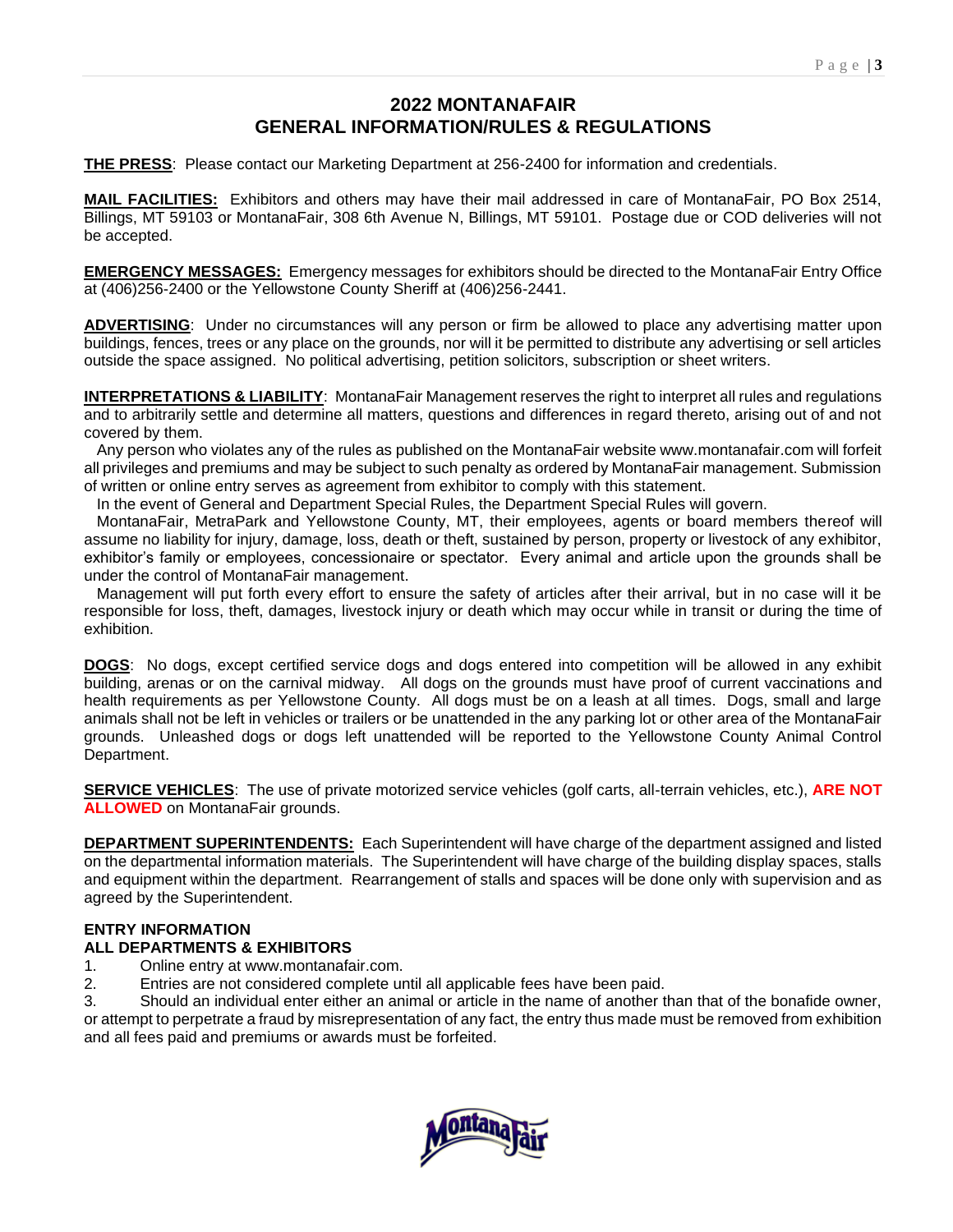4. Any entry which may have been inadvertently or erroneously entered may, at the discretion of the Department Superintendent or Judge, be transferred to the proper class prior to judging.

5. Exhibitors will cooperate at all times to conduct the best possible fair.

6. Unsportsmanlike conduct will not be tolerated and the offending exhibitor will forfeit all premiums due and may be immediately dismissed from the fairgrounds.

7. MontanaFair is not responsible for errors in website information.

**CHECKS RETURNED/DENIED CREDIT CARDS**: Any exhibitor issuing a check for payment of entries, stalling or gate admissions which does not clear their account for any reason, will have five days to make payment to keep entries eligible to participate in competition. This applies to credit card transactions that are denied. A \$30.00 fee will be accessed to the exhibitor. This fee must be paid in cash, money order or cashier's check prior to competition. If MontanaFair has not been notified of transaction denial or returned check prior to judging, any premiums earned will be withheld.

**REFUNDS**: MontanaFair has a firm no refund policy. While recognizing that illness or injury of an exhibitor or livestock occurs, no refunds of any fees or ticket fees will be permitted. Submission of online entry acknowledges the NO REFUND POLICY.

**CODE OF ETHICS**: MontanaFair is a member of the International Association of Fairs and Expositions (IAFE) and will abide by the IAFE National Code of Show Ring Ethics when conducting MontanaFair 2021 as printed at www.fairsandexpos.com/pdf/ShowRingCodeofEthics.pdf

#### **EXHIBIT RULES & REGULATIONS**

**JUDGES:** Every effort is expended to provide competent judges. No exhibitor or spectator will be allowed to interfere with a judge in the performance of his/her duties. Exhibitor(s), owners, agents or representatives should not converse with judge until all judging of applicable exhibits has been completed. Under no circumstances should anyone converse during class judging.

**DELAY OF JUDGING:** Exhibitors must arrange for the prompt showing of all exhibits at the call of the judge. At the judge's discretion, any exhibit not presented promptly when called may be disqualified. Call for "closing of the gate" is at the Department Superintendent's discretion.

**UNWORTHY EXHIBITS**: Judges must not award a prize to an unworthy exhibit. No premiums will be awarded to undeserving exhibits where there is competition or not. Judges are allowed to award premiums as they feel worthy. The decision of the judge shall be final and no appeal will be considered except in cases of formal protest. The judge's placing in the official judge's book designates the premium paid.

#### **PROTESTS:**

1. Protests (whether formal or informal) must be submitted in writing, signed and accompanied by \$50.00 cash or certified check (refundable if the protest is sustained). The protest must plainly state the cause of the complaint or appeal and must be delivered to the Department Superintendent immediately after the occasion for the protest. A protest pertaining to eligibility is most suitable when submitted prior to judging.

2. Judging procedures will not be interrupted for protest investigation. 3. Depending on the basis of the protest, interested parties may be notified and given the opportunity to submit evidence. A decision may be withheld until a complete investigation can be made.

4. No complaint or appeal that a judge overlooked an entry will be considered.

5. Consult 4-H Livestock (A) & Non-Livestock (N) departments for 4-H grievance policy.

#### **PREMIUMS**:

- All premiums are paid to the exhibitor as stated on the official entry form or online entry submission.
- Provided there are judged exhibit(s) in a class, all placings and premiums may be awarded except as otherwise provided in rules in any department.